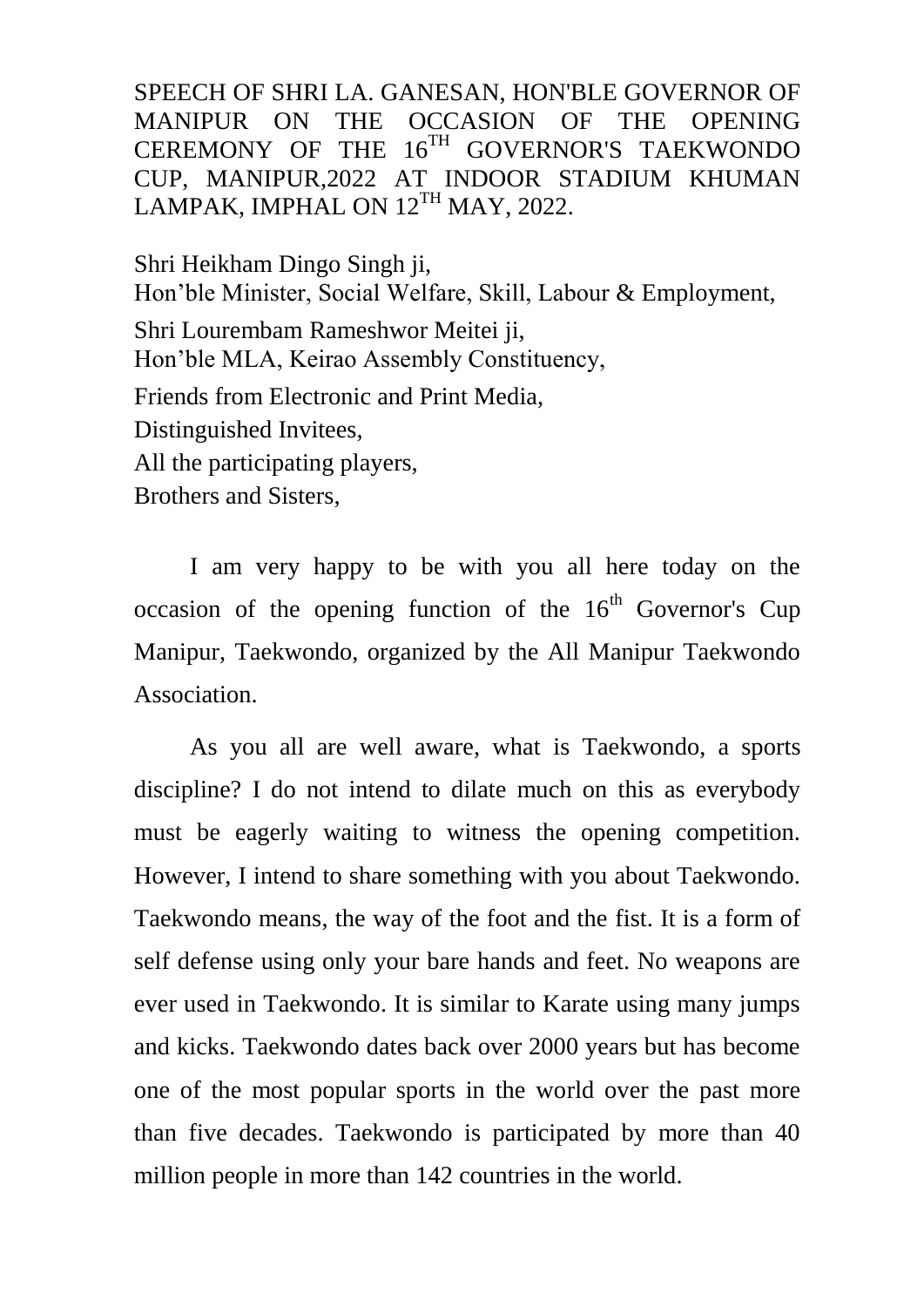Taekwondo is now an official Olympic event and was introduced at the Sydney Australia Olympic games in the year 2000. The first person to win an Olympic Gold medal in the Taekwondo heavy weight division was a women, her name is Arlene Limas from the United States.

Sometimes young kids are accused of not having discipline and respect towards our elders. Taekwondo helps us to concentrate and to become more self confident and respect towards our elders.

Some of you may know the name Chuck Norris. He is one of the famous masters of Taekwondo and is a television and movie star. In 1996 Chuck Norris was awarded an  $8<sup>th</sup>$  degree Black Belt which is the highest level in Taekwondo. The most important lesson Chuck Norris learned was discipline and respect and I think these are great qualities to have. Everybody, I am sure, must have heard the legend name "Bruce Lee" popularly known as "Bruce". He was the king of Martial Art just like Taekwondo. Once he said "**Martial Art is not meant to attack, it is an art to defend yourself and others".** This discipline should always be maintained by you forever.

I have been given to understand that originally Manipur has a rich heritage of martial arts traditions such as Thang-ta (Sword and Spear) of its various ethnic communities which constitute a significant component of the culture of the people. In other words, Manipuri martial arts have been a characteristic attribute of the history and civilization of the State. However, in the modern society, Taekwondo is also becoming more and more popular in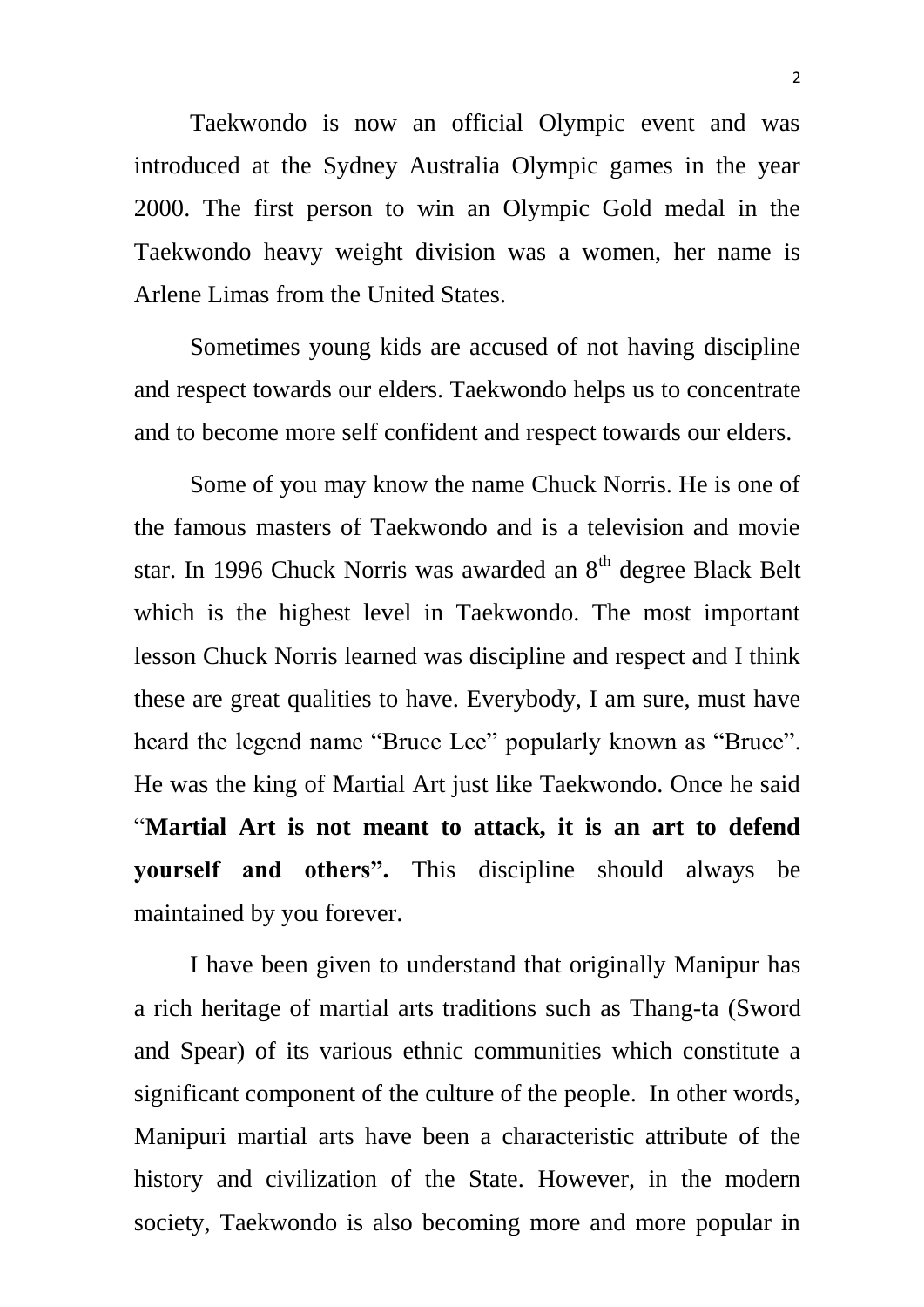the State and the State has also produced many talented Taekwondo players. It will not be out of place to mention that Taekwondo demand very high moral character and discipline from all who are practicing them. This should always be kept in the mind that the knowledge of Taekwondo is dangerous if the high moral character and discipline are not maintained by its practitioners. In the past, emphasis was given not only to the development of strength and skill but also to the self-discipline and personal character of the practitioners of Taekwondo Respect for the opponents and human values were also treated as equally important by the Gurus.

As you know that in the present day world various form of Taekwondo are practised for physical fitness, recreation, selfdefence, etc., besides many being recognized as competitive sports. This permits the old tradition to survive in this highly competitive modern world.

 The aim and object of sports and games, apart from bringing glory and laurels for the country, is primarily to instil the idea of discipline, orderliness, team spirit, qualities of leadership and patriotism to young and delicate minds, so that they may become an asset not only in their future life, but also for the country. It is my firm belief that if youths are properly associated with games and sports, they will make use of their qualities of sportsmanship in their every day life which will in turn make our Nation a vibrant one.